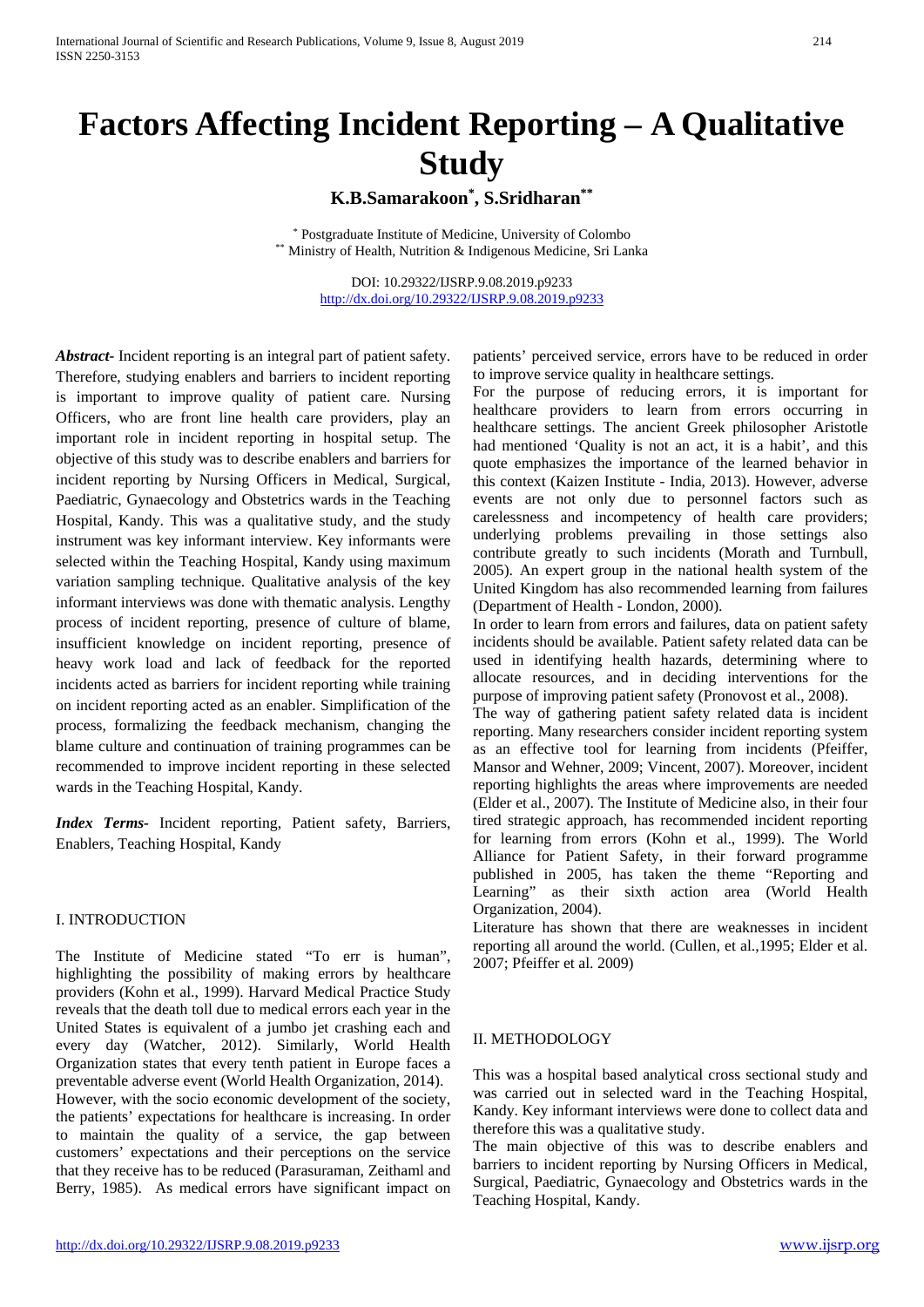Maximum variation sampling, which is a type of purposive sampling, was taken for the selection of key informants for key informant interviews. The Director, Deputy Directors, Medical Officer in charge of the QMU, Nursing Officer in charge of the QMU, and Ward Sisters in Medical, Surgical, Paediatric, Gynaecology and Obstetrics wards were taken to the study population. The reason for selecting maximum variation sampling was to assess the phenomenon related to research questions broadly as seen by different people (Cohen and Crabtree, 2006).

The unit of analysis of this study was a Nursing Officer attached to a basic specialty ward i.e. Medical, Surgical, Paediatric, Gynaecology and Obstetrics wards, of the Teaching Hospital, Kandy.

The study was conducted from September 2016 to August 2017. The data was collected from 15th of April, 2017 to 15th of May, 2017.

Ethical clearance was obtained from the Ethics Review Committee of the Post Graduate Institute of Medicine, which is an affiliated institute of the University of Colombo. Approval for data collection was taken from the Director of the Teaching Hospital, Kandy.

Data was analyzed with thematic analysis technique as described by Braun and Clarke, (2006).

#### III. RESULTS

Findings of the key informant interviews were thematized as shown in the Table 1.

**Table 1: Thematic Analysis – Factors Affecting** 

#### **Incident Reporting**

**Theme**

Process

Culture of blame

Knowledge

Workload

Feedback

Figure 4.2 shows the pattern diagram developed after thematic

analysis.



Figure 1: Thematic Analysis – Patterns

#### IV. DISCUSSION

Process in relation to incident reporting was one the most prominent findings of the key informant interviews, and it was mentioned as one of the most important barriers for incident reporting.

Many key informants mentioned that books were available at section matrons' offices for documentation of the incidents happening in wards. Once an incident happened in a certain ward, a nursing officer was supposed to write the complaint book and go to the relevant section matron's office at a convenient time and he or she had to document the incident in that book according to a given format. That was an established practice in this setting. In addition to that process, the formal incident reporting form introduced by the Ministry of Health was brought to the ward from the Quality Management Unit and filled. Thus, it can be noted that there were two processes. i.e. the well-established traditional incident reporting process and the use of newly introduced incident reporting form by the Ministry of Health according to the circular 01-38/2016 (Ministry of Health, 2016). Some Ward Sisters, in their interviews, stated that there were two processes for reporting an incident. They felt that documentation in a book and filling the newly introduced incident reporting form as a duplication of work. As one key informant stated "There are too many steps in the incident reporting process." Ward Sisters act as leaders for the nursing staff, their views on the currently practicing process might have transmitted to the Nursing Officers. That might have given the nursing staff the feeling of additional burden in reporting an incident. According to the study done by Elder et al. (2007), lack of time was a barrier for reporting. Therefore, presence of two processes would have further hindered their incident reporting behaviour in this setting.

At the same time, one of the key informants revealed "Training programmes affected as enablers to incident reporting". Therefore, extension of training programmes to build leadership skills in middle level and operational level managers would be beneficial in an attempt of improving incident reporting.

According to the analyzed data of the key informant interviews, feedback was one of the factors acting as a barrier for incident reporting in this study (Figure 1). It was reported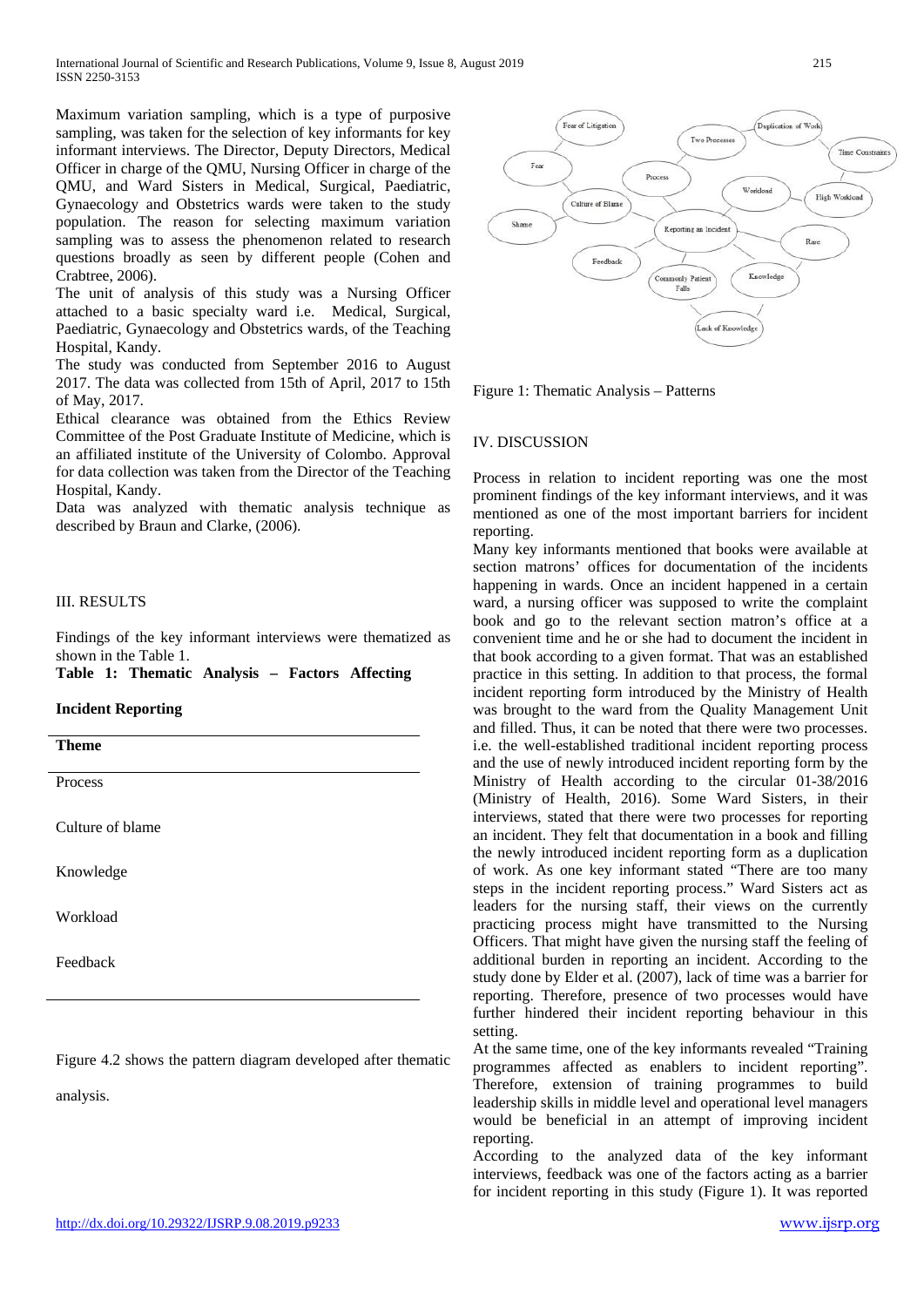that the Nursing Officers were not well aware of the actions taken for the incidents reported by them, and as a consequence they might tend to believe that it was useless to report. These findings tally with the results of the qualitative study done by Kingston et al (2004) and with study done in six South Australian hospitals by Evans et al (2006).

Streamlining the process of incident reporting, Creating a supportive environment for incident reporting, Formalizing the incident reporting forms, Continuation of training on incident reporting, Formalizing the feedback mechanism, Appraising for reporting incidents, Application of digital Technology to report incidents can be recommended to improve incident reporting.

#### V. CONCLUSION

Lengthy process of incident reporting, presence of culture of blame, insufficient knowledge on incident reporting, presence of heavy work load and lack of feedback for the reported incidents acted as barriers for incident reporting while training on incident reporting acted as an enabler for the Nursing Officers employed in Medical, Surgical, Paediatric, Gynaecology and Obstetrics wards in the Teaching Hospital, Kandy.

#### ACKNOWLEDGEMENTS

The Director and the Deputy Directors of the Teaching Hospital, Kandy are acknowledged.

#### LIMITATIONS

This study was conducted in Medical, Surgical, Paediatric, Gynaecology and Obstetrics wards in the Teaching Hospital, Kandy. Many factors can vary between region to region and hospital to hospital. Thus the results may not be generalized to all of the hospitals in Sri Lanka.

#### **REFERENCES**

Cohen D, C. B. (2006) *Maximum Variation Sampling - Qualitative Research Guidelines Project*. Available at: http://www.qualres.org/HomeMaxi-3803.html.

David J. Cullen, David W. Bates, Stephen D. Small, J. B. C. (1995) 'The Incident Reporting System Does Not Detect Adverse Drug Events', *Journal on Quality Improvement*, 21, pp. 542–548.

Department of Health London (2000) *An organisation with a memory - Report of an expert group on learning from adverse events in the NHS*, *The Stationery Office*. doi: 10.7861/clinmedicine.2-5-452.

Elder, N. C. *et al.* (2007) 'Barriers and motivators for making error reports from family medicine offices.', *Journal of the American Board of Family Medicine*, 20(2), pp. 115–123. doi: 10.3122/jabfm.2007.02.060081.

Evans SM, Berry JG, Smith BJ, Esterman A, Selim P, O'Shaughnessy J, D. M. (2006) 'No Title', *BMJ Quality& Safety Health Care*, 15(1), pp. 39–43. Available at: https://www.ncbi.nlm.nih.gov/pubmed/16456208.

Kaizen Institute - India (2013) *Kaizen Institute India*. Available at: https://kaizeninstituteindia.wordpress.com/2013/10/08/qualityis-not-an-act-it-is-a-habit/.

Linda T. Kohn, Janet M. Corrigan, A. and Molla S. Donaldson (1999) *To Err is Human: Building a Safer Health System*. Available at: http://www.csen.com/err.pdf.

M.Watcher, R. (2012) *Understanding Patient Safety*. 2nd edn. New York: Lange.

Marilyn J Kingston, Sue M Evans, B. J. S. and J. G. B. (2004) 'Attitudes of doctors and nurses towards incident reporting: a qualitative analysis', *The Medical Journal of Australia*, 181(1), pp. 36–39. Available at: https://www.mja.com.au/journal/2004/181/1/attitudes-doctorsand-nurses-towards-incident-reporting-qualitative-analysis.

Ministry of Health Sri lanka (2016) 'General Circular No: 01- 38/2016', *Implementation of Adverse Event Reporting and Readmission Forms*.

Morath, J. M. and Turnbull, J. E. (2005) 'To do no harm: ensuring patient safety in health care organizations', *The New England Journal of Medicine*, pp. 2762–2763. Available at: http://www.nejm.org/doi/pdf/10.1056/NEJM20050630352262 5.

Parasuraman, A., Zeithaml, V. A. and Berry, L. L. (2016) 'Model Service Its Quality and Implications for Future', 49(4), pp. 41–50.

Peter J Pronovost, Laura L Morlock, J Bryan Sexton, Marlene R Miller, Christine G Holzmueller, David A Thompson, Lisa H Lubomski, and Albert W Wu (2008) 'Improving the Value of Patient Safety Reporting Systems', *Advances in Patient Safety*, 1, pp. 1–9. doi: NBK43621 [bookaccession].

Pfeiffer, Y., Manser, T. and Wehner, T. (2009) 'Conceptualising barriers to incident reporting : a psychological framework', *British Medical Journal*, (June). doi: 10.1136/qshc.2008.030445.

Vincent, C. (2007) 'Incident reporting and patient safety', *BMJ : British Medical Journal*, 334(7584), p. 51. doi: 10.1136/bmj.39071.441609.80.

Virginia Braun, V. C. (2006) 'Using thematic analysis in psychology', *Qualitative Research in Psychology*, 3, pp. 77– 101. doi: 10.1191/1478088706qp063oa.

WHO (2004) 'The World Alliance for Patient Safety', in *Patient Safety*. Geneva: orld Health Organization, pp. 16–22. doi: 10.2165/00002018-200528050-00002.

World Health Organization (2014) *Facts on patient safety*. Available at:

http://www.who.int/features/factfiles/patient\_safety/en/.